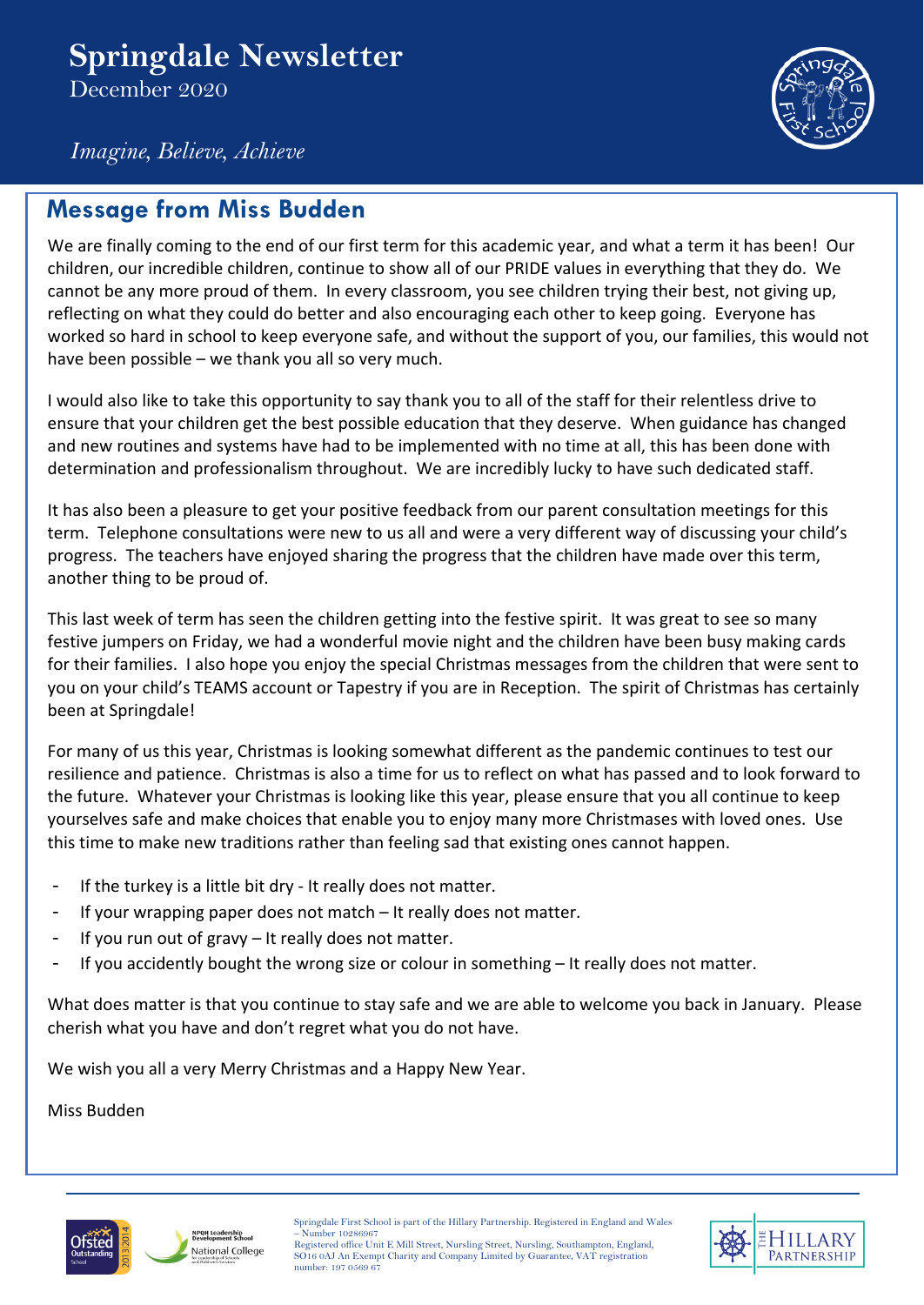### **Springdale Newsletter**  December 2020



*Imagine, Believe, Achieve*

# **Thank You Mrs Rigler**

Mrs Rigler, our Chair of Governors, will be stepping down as Chair at Christmas. Mrs Rigler has been on the board of Governors for 14 years and has made a huge impact in all aspects of school life. She has also supported the school through many changes over the years. On behalf of the school community I would like to thank her for the positive impact she has made during her tenure and wish her all the best for the future, knowing that she will always remain a friend of Springdale. Your dedication, kindness and commitment to the role was second to none and you will be greatly missed.



We are also looking to appoint new governors to the board. We would like to invite you to get in touch if you have an interest in these roles or if you would simply like more information. You can contact any of the following:

Simon Harwood – Deputy Chair of Governors @ [sharwood@springdale.poole.sch.uk](mailto:sharwood@springdale.poole.sch.uk) Jamie Homer – Governor @ [jhomer@springdale.poole.sch.uk](mailto:jhomer@springdale.poole.sch.uk) Katherine Hall – Clerk of Governors @ [khall@springdale.poole.sch.uk](mailto:khall@springdale.poole.sch.uk) School Office – [office@springdale.poole.sch.uk](mailto:office@springdale.poole.sch.uk)

## **Thank You Year 4 2019-2020**

Thank you to our Year 4 from 2019-2020 for buying the school these beautiful chairs to go into our new play area. They really help set the scene and are great for telling stories about the sea. Your generosity was amazing.



### **Term Dates**

**Autumn Term**

Christmas Holiday: Monday 21st December 2020 to Friday 1st January 2021

### **Spring Term**

Monday 4th January to Thursday 1st April 2021 Spring Half Term break: Monday 15th to 19th February 2021 Easter Holiday: Friday 2nd April to Friday 16th April 2021

#### **Summer Term**

Monday 19th April to Friday 23rd July 2021 Summer Half Term break: Monday 31st May to Friday 4th June 2021

### **INSET DAYS:**

Monday 4th January 2021 Monday 1<sup>st</sup> February 2021 Friday 25th June 2021



**NPQH Leadership**<br>Revelopment Echael National College Springdale First School is part of the Hillary Partnership. Registered in England and Wales – Number 10286967

Registered office Unit E Mill Street, Nursling Street, Nursling, Southampton, England, SO16 0AJ An Exempt Charity and Company Limited by Guarantee, VAT registration number: 197 0569 67